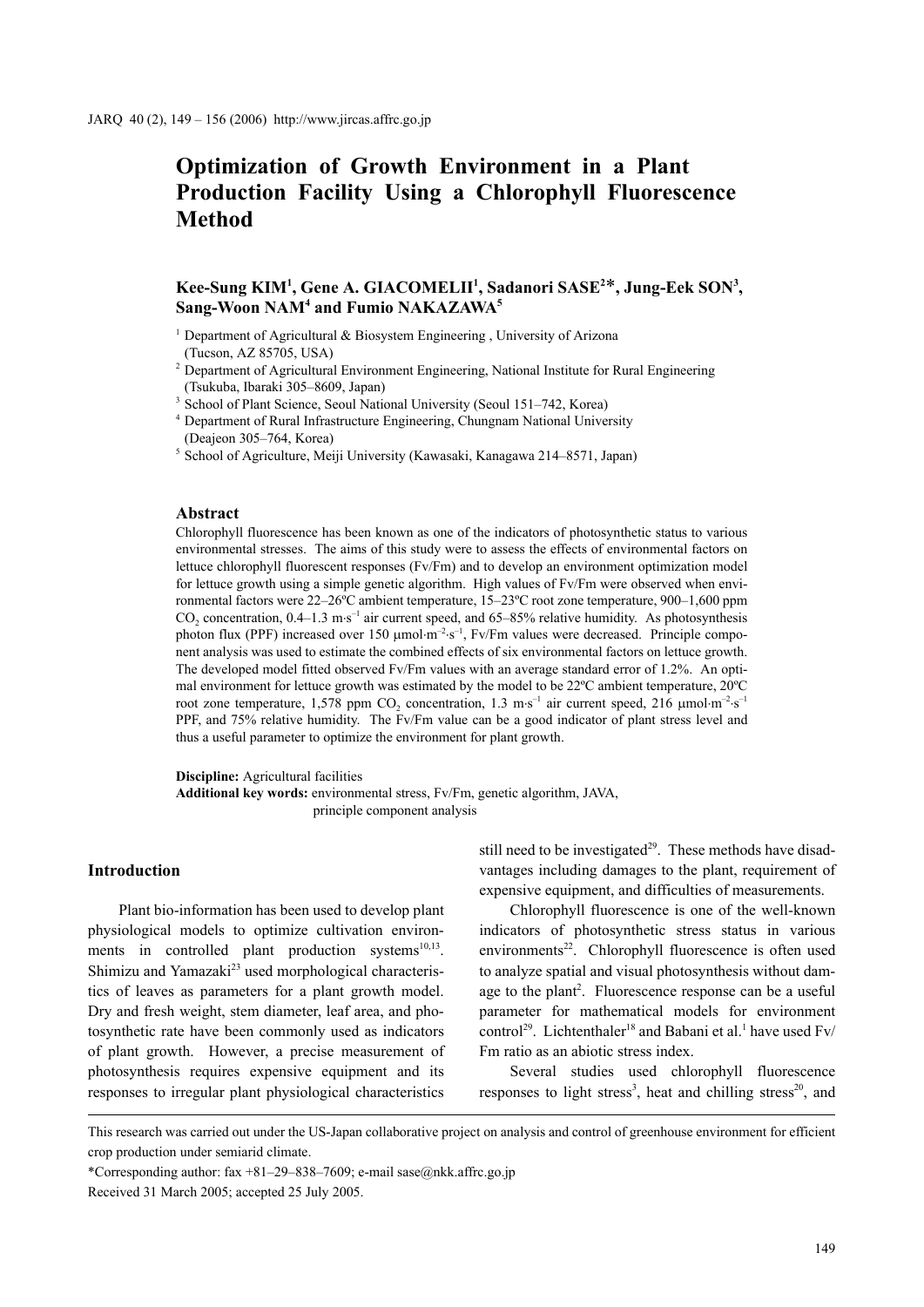water stress<sup>21</sup>. Willits and Peet<sup>30</sup> measured the chlorophyll fluorescence of tomato as a parameter of heat stress for a model. There have been a few studies on the chlorophyll fluorescence response method for plant growth environment. However, this method has not been applied to plant cultivation environment control.

The objectives of this study were to assess chlorophyll fluorescence (Fv/Fm) responses to microclimatic changes of ambient temperature, photosynthesis photon flux (PPF), relative humidity,  $CO<sub>2</sub>$  concentration, air current speed, and root zone temperature. The measured Fv/ Fm values were regressed against each environmental factor. Using the regression equations and a simple genetic algorithm, an optimal environment for lettuce growth was predicted.

#### **Materials and methods**

## **1. Measurements of chlorophyll fluorescence and environmental variables**

Chlorophyll fluorescence is the emitted light that is not used for the photosynthetic process. Therefore, the fluorescence change is a useful index to reflect the photosynthetic efficiency<sup>5</sup>. When exposed to a weak light after a few minutes residence in a dark place, a plant leaf emits an amount of Fo, dark or initial fluorescence. In this case, the light absorbed by chlorophyll is not available for photosynthesis and is emitted as fluorescence. The Fm value, maximum fluorescence, is the fluorescence emission when a dark-adapted leaf is exposed to saturated light. In general, the Fo value increases as plant stress increases, while the Fm value decreases. The ratio of Fo to Fm is commonly used to remove the dependence on the amount of chlorophyll, thickness, and age of the leaf since Fo and Fm values vary with these factors<sup>16</sup>. Maximum variable fluorescence, Fv, is the difference between Fm and Fo. The ratio, Fv/Fm, indicates a maximum potential of plant photosynthetic ability. Healthy plant leaves generally show an Fv/Fm value of 0.83 and a ratio below 0.83 means that plants are under stress $^{11,17}$ .

Measurements of chlorophyll fluorescence started at day 11 after transplantation using a fluorometer (MINI-PAM, Walz, Germany) with the standard setting<sup>26</sup>. One environmental factor was controlled at a time in order to assess the individual effect on Fv/Fm. Table 1 shows the ranges of the environmental factors controlled.

Lettuce was acclimated for an hour every time a treatment changed. An additional 5 min was applied for the dark adaptation before the measurements of fluorescence response<sup>25</sup>. Four leaves of each lettuce head were chosen to measure fluorescence responses. The fluorescence response was measured twice for each leaf. After-

**Table 1. Ranges of environmental variables**

| Environmental factor                                           | Range         |
|----------------------------------------------------------------|---------------|
| Ambient temperature $(^{\circ}C)$                              | $10 - 36$     |
| Root zone temperature $(^{\circ}C)$                            | $5 - 35$      |
| CO <sub>2</sub> (ppm)                                          | $400 - 2,000$ |
| Air current speed $(m \cdot s^{-1})$                           | $0.1 - 2.5$   |
| PPF $(\mu \text{mol} \cdot \text{m}^{-2} \cdot \text{s}^{-1})$ | $30 - 400$    |
| Relative humidity (%)                                          | $50 - 95$     |

ward, the initial environment conditions were applied for 24 h in order for lettuce to recover from previous stress. Once lettuce fully recovered, another treatment was applied. This procedure was repeated for 30 d after transplantation. After a series of measurements for each environmental treatment, a new set of lettuce was prepared for the next environmental treatment. In total, 6 sets of lettuce were used for this study.

Leaf lettuce (*Lactuca sativa L.*) was grown in a growth chamber. Environmental factors of air temperature (T-type thermocouple, Omega, USA), PPF (PP-1, PP-system, UK), relative humidity (Hobo, Onset Computer, USA), CO<sub>2</sub> concentration (GMW-22, Vaisala, Finland), air current speed (Series 640, Dwyer, USA) and root zone temperature (T-type thermocouple, Omega, USA) were measured every 5 min and stored in a datalogger (DC100, Yokogawa, Japan). Fluorescent lamps (12 ea.), high-pressure sodium lamps (4 ea.), and highpressure mercury vapor lamps (4 ea.) were used as light sources for the plant growth. Nutrient film  $(110 \, (W) \times 50)$  $(L) \times 13$  (D) cm) served as a platform for lettuce growth. Yamazaki solution (pH:  $6.5 \pm 0.5$ , EC:  $1.2 \pm 0.05$  mS·  $cm^{-1}$ ) supplied nutrients and was remade every 8 h<sup>14</sup>. After the transplantation of 10 lettuce heads, the environmental conditions were maintained for 10 days at 400  $\pm$ 30  $\mu$ mol⋅m<sup>-2</sup>⋅s<sup>-1</sup> PPF (12-h photoperiod), 22 ± 2°C air temperature,  $65 \pm 5\%$  relative humidity,  $300 \pm 50$  ppm CO<sub>2</sub> concentration,  $0.1 \pm 0.03$  m⋅s<sup>-1</sup> air current speed, and  $20 \pm 2$ <sup>o</sup>C root zone temperature<sup>19</sup>. Chlorophyll fluorescence was measured after 2-h exposure to artificial light. For 11 days, the measured Fv/Fm ratio was maintained at  $0.821 \pm 0.005$ .

#### **2. Statistical analysis and genetic algorithm**

Chlorophyll fluorescence responses were regressed over each of the six environmental factors. Principle component analysis $12$  was applied to evaluate correlations among the six environmental factors. Principal components were derived by the linear combination of variables as independent variables accounting for correlations among variables. A chlorophyll fluorescence response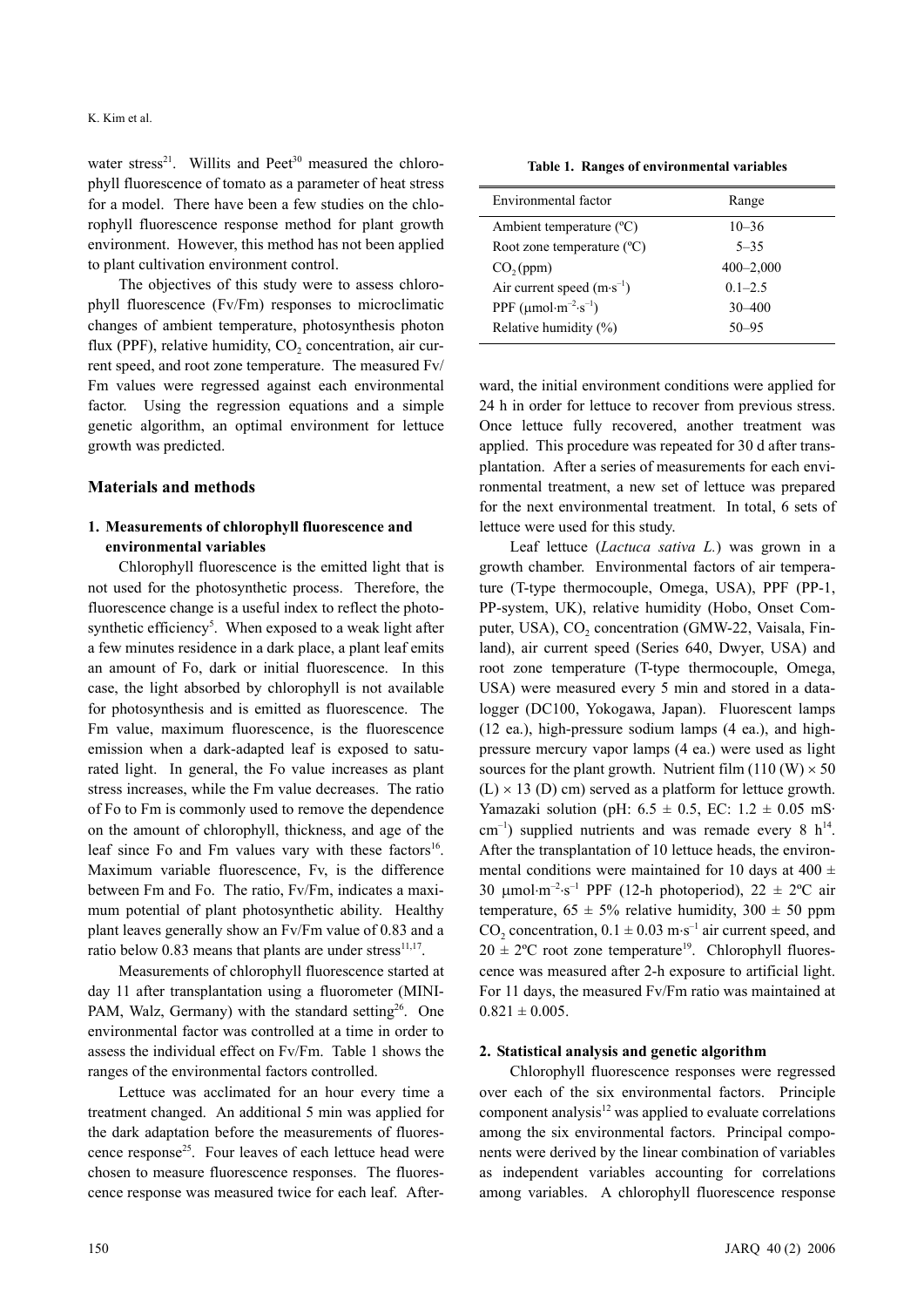model was developed in the form of a multi-variable function using the principal components.

A simple genetic algorithm was applied to find an optimal solution of the multi-variable function. Genetic algorithms are trial and error methods to optimize issues with complex objective functions employing the concepts of crossover and mutation from genetics and evolution<sup>9</sup>. A simple genetic algorithm has been applied to a number of optimization problems because of its powerfulness in finding a solution<sup>6</sup>.

In an evolution process, individuals with better fitness to the environment have higher possibilities to survive. Two processes, crossover and mutation, come into play a role in reproducing the next generation. A population, a set of individuals, has to be sized first in order to apply a genetic algorithm to a chlorophyll fluorescence model. Each individual consists of a chromosome, which is a group of multiple genes. In this study, chromosomes consisting of six environmental factors made up of a population, which is the chlorophyll fluorescence response model. The number of chromosomes was assigned by 10 genes to find fast a dominant gene. The chromosome size of each environmental factor is presented in Table 2.

A random initialization technique generated an initial population in the combination of the six environmental factors. The chlorophyll fluorescence response model served as an objective function to test the fitness of each gene. The objective function governed the population evolution through the processes of reproduction, crossover and mutation. At the end of each evolution period,

fitness of the generation was tested in comparison with boundary conditions given in Table 3. An initial population with 50 chromosomes was allowed to evolve for 20 generations to find an optimal solution. Fig. 1 presents the overall schematic diagram for the development of a cultivation environment optimization model.

The computational process for optimization was coded in Java language (Java 2 standard development kit V 1.3.2, SUN, USA). The SAS software package (Version 8, SAS Institute, USA) was used for the statistical analyses of experimental data.

#### **Results and discussion**

## **1. Chlorophyll fluorescence response to environmental factors**

Correlation among the environmental factors was analyzed using the Fv/Fm measurements at initial growth conditions ( $22 \pm 2$ °C ambient temperature,  $20 \pm 2$ °C root zone temperature,  $65 \pm 5\%$  relative humidity,  $300 \pm 50$ ppm CO<sub>2</sub> concentration,  $0.1 \pm 0.05$  m·s<sup>-1</sup> air current speed, and  $400 \pm 30$  umol·m<sup>-2</sup>·s<sup>-1</sup> PPF). As shown in Table 4, low correlation coefficients indicate that environmental factors can be independent of one another.

In the ambient temperature treatment experiment, chlorophyll fluorescence was measured at every 2ºC interval as the temperature increased from 20ºC to 36ºC and decreased from 20ºC to 10ºC. The Fv/Fm value was  $0.819 \pm 0.005$  in range between 22 and 26°C ambient temperature, whereas it decreased at below 22ºC or above

| Factor          | Data degree | Start point    | End point | Range | Size of<br>chromosome | Fixed data<br>$range*$ |
|-----------------|-------------|----------------|-----------|-------|-----------------------|------------------------|
| AT              |             | 0              | 40        | 40    | 63                    | 0.635                  |
| <b>RZT</b>      |             | 0              | 40        | 40    | 63                    | 0.635                  |
| <b>RH</b>       | 5           | 25             | 100       | 75    | 15                    | 5                      |
| <b>ACS</b>      | 0.1         | $\overline{0}$ | 2.0       | 2     | 31                    | 0.0645                 |
| CO <sub>2</sub> | 15          | 300            | 2,000     | 1,700 | 127                   | 13.386                 |
| <b>PPF</b>      | 15          | 0              | 700       | 700   | 63                    | 11.111                 |

**Table 2. Chromosome size and number**

\*: Range/Size of chromosome.

AT: Ambient temperature, RZT : Root zone temperature,  $CO_2$  :  $CO_2$  concentration. ACS: Air current speed, PPF : Photosynthetic photon flux, RH : Relative humidity.

**Table 3. Boundary conditions for optimizing environmental conditions**

| Factor | AT<br>(°C) | RZT<br>(°C) | CO <sub>2</sub><br>(ppm) | ACS<br>$(m \cdot s^{-1})$ | <b>PPF</b><br>$(\text{µmol}\cdot\text{m}^{-2}\cdot\text{s}^{-1})$ | RH<br>$(\%)$ |  |
|--------|------------|-------------|--------------------------|---------------------------|-------------------------------------------------------------------|--------------|--|
| Range  | $22 - 26$  | $15 - 23$   | $350 - 1.650$            | $0.2 - 1.4$               | $100 - 500$                                                       | $35 - 85$    |  |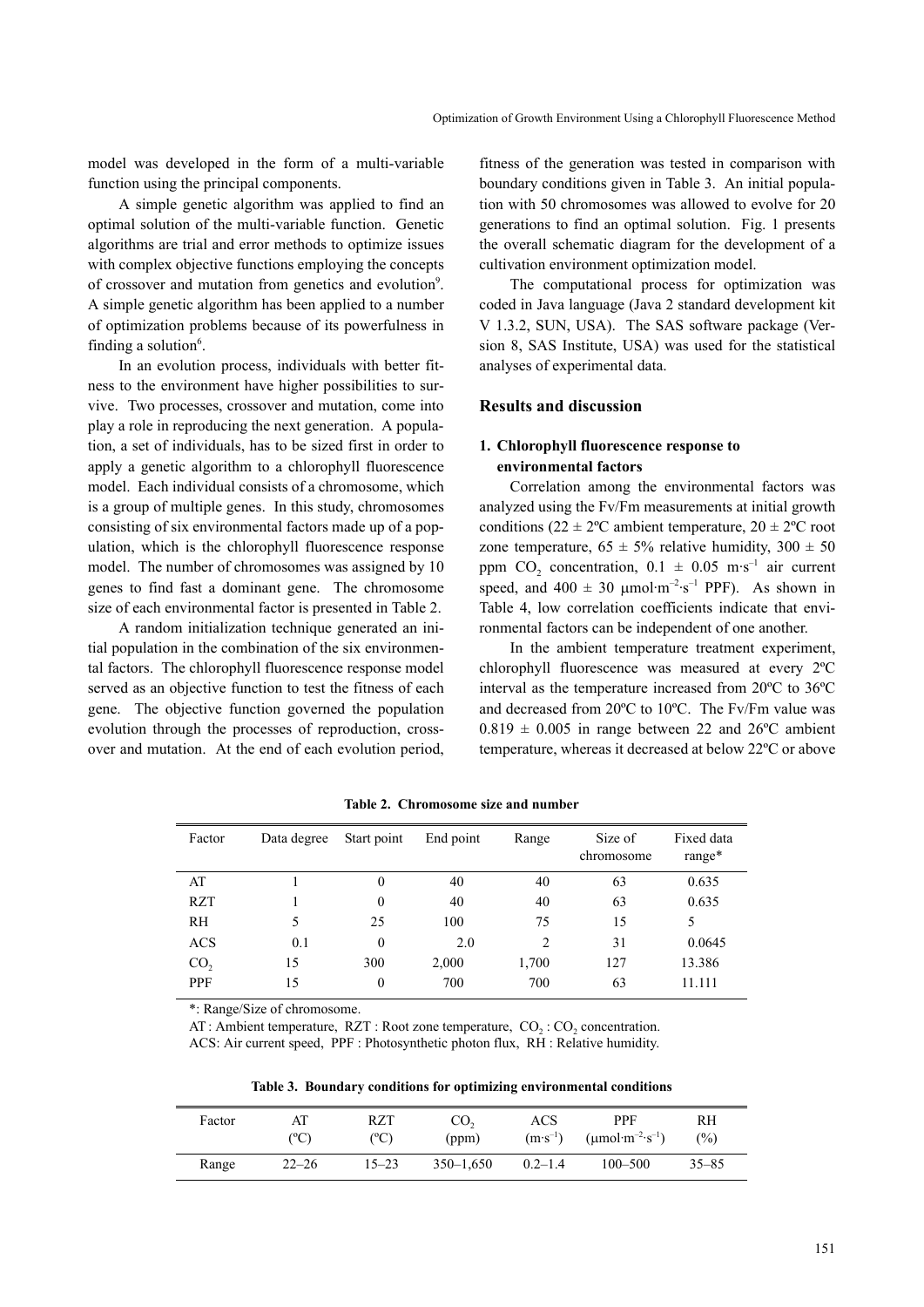K. Kim et al.

26ºC (Fig. 2). Eq. (1) presents the regression between the Fv/Fm value and air temperature ( $R^2 = 0.92$ ).

$$
Fv/Fm_{AT} = -0.000844185(AT)^{2} + 0.0404832015(AT) + 0.3251895488
$$
 (1)

The highest Fv/Fm value was observed when the ambient temperature was 24ºC. The optimal ambient temperature for lettuce cultivation was reported to be 20





N1: Current number of genes, N2: Current number of chromosomes, Num1: Number of chromosomes, Num2: number of genes.

 $\pm 2^{\circ}C^{15}$ , a temperature in which high Fv/Fm values were observed. Wang<sup>27</sup> reported that freezing stresses between 0 and 15ºC could be either reversible or irreversible, although normal ambient temperatures were reapplied<sup>4</sup>.

Not only ultraviolet but visible light can cause plant stresses. The Fv/Fm value decreased as PPF increased above 145  $\mu$ mol⋅m<sup>-2</sup>⋅s<sup>-1</sup>, whereas the Fv/Fm value was  $0.810 \pm 0.002$  at PPF between 30 and 145  $\mu$ mol·m<sup>-2</sup>·s<sup>-1</sup> (Fig. 3). A regression between Fv/Fm and PPF is given in Eq. (2) ( $R^2 = 0.87$ ).

$$
Fv/Fm_{PPF} = -0.0000324364(PPF) + 0.8097494887
$$
 (2)

The Fv/Fm value was 0.795 at the light level of saturation (PPF = 470  $\mu$ mol⋅m<sup>-2</sup>⋅s<sup>-1</sup>) of lettuce. Oxygen gen-



**Fig. 3. Relationship between Fv/Fm and PPF**

| Factor     | AT         | <b>RZT</b> | CO <sub>2</sub> | ACS        | <b>PPF</b> | RH         |
|------------|------------|------------|-----------------|------------|------------|------------|
| AT         | 1.00000    | $-0.02696$ | $-0.03786$      | 0.02959    | 0.03418    | 0.02262    |
| <b>RZT</b> | $-0.02696$ | 1.00000    | 0.02081         | 0.01896    | $-0.00400$ | 0.17001    |
| CO,        | $-0.03786$ | 0.02081    | 1.00000         | 0.17846    | $-0.05732$ | $-0.02290$ |
| ACS        | 0.02959    | 0.01896    | 0.17846         | 1.00000    | $-0.03939$ | 0.05764    |
| <b>PPF</b> | 0.03418    | $-0.00400$ | $-0.05732$      | $-0.03939$ | 1.00000    | $-0.04160$ |
| RH         | 0.02262    | 0.17001    | $-0.02290$      | 0.05764    | $-0.04160$ | 1.00000    |

**Table 4. Correlation coefficients among the environmental factors**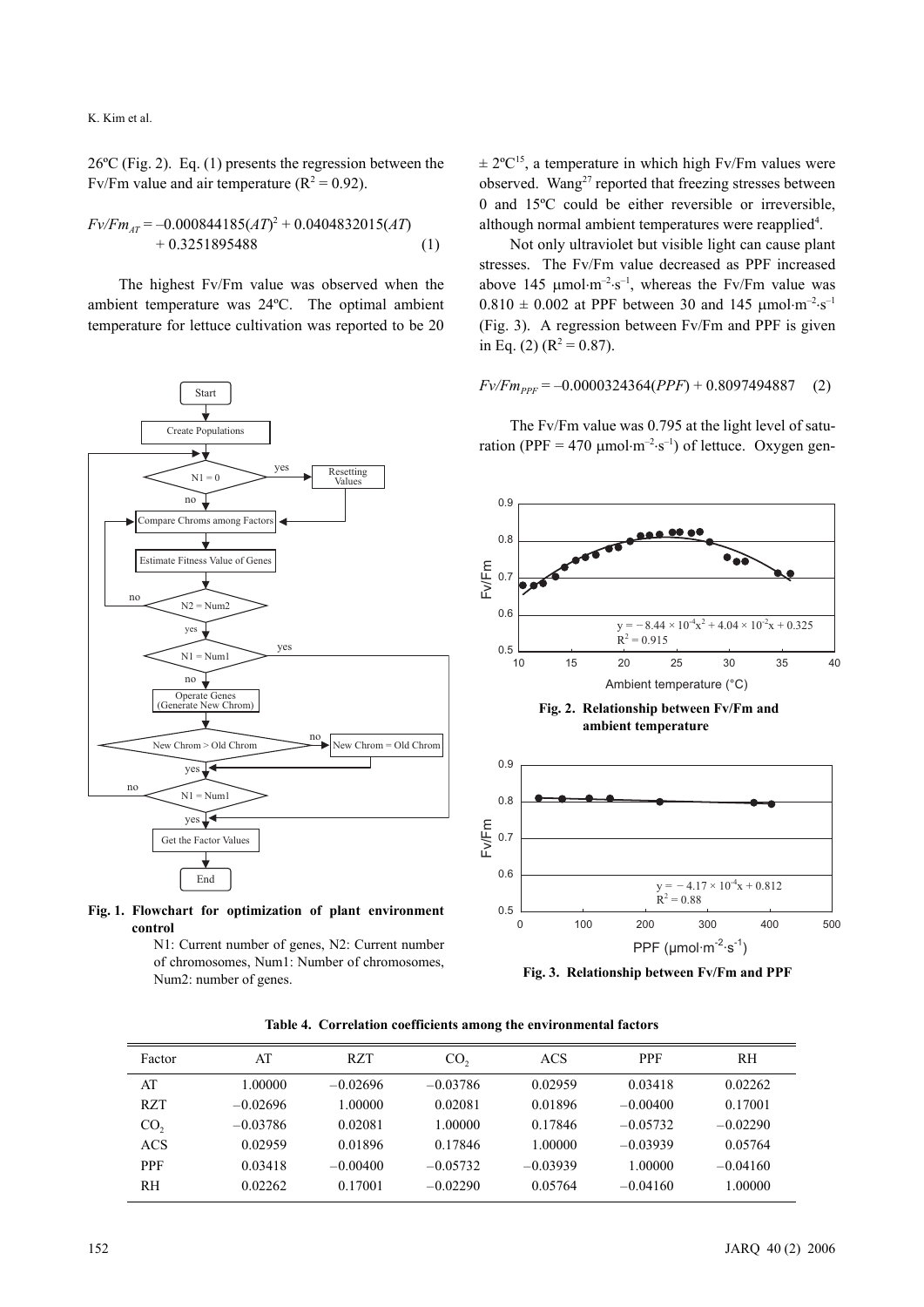eration of lettuce was decreased by 35 to 40% after 2-h exposure to visible light of 325  $\mu$ mol⋅m<sup>-2</sup>⋅s<sup>-124</sup>. It seemed that light intensity as well as exposure time could cause plant stresses.

When CO<sub>2</sub> concentrations were controlled between 900 and 1,600 ppm, the Fv/Fm value was  $0.813 \pm 0.002$ . CO<sub>2</sub> concentrations out of this range resulted in decreased Fv/Fm values. Park and Lee<sup>19</sup> reported the optimal condition for lettuce growth was 1,000–2,000 ppm CO<sub>2</sub> concentration when PPF was greater than 200  $\mu$ mol⋅m<sup>-2</sup>⋅s<sup>-1</sup>. This study also indicated a decrease in the Fv/Fm value when  $CO<sub>2</sub>$  concentration was out of the range of 900–1,600 ppm and suggested that the Fv/Fm value can serve as an indicator for environment control. A regression model (Eq. (3),  $R^2 = 0.74$ ) between the Fv/ Fm value and CO<sub>2</sub> concentration predicted the highest Fv/Fm value at  $1,210$  ppm CO<sub>2</sub> concentration (Fig. 4).

$$
Fv/Fm_{CO2} = -0.0000000234 (CO2)2 - 0.0000567595 (CO2) + 0.7792088389
$$
 (3)

The Fv/Fm value was  $0.806 \pm 0.003$  at 65–85% relative humidity. It has been known that high or low relative humidity decreases the photosynthetic ability of plants<sup>7</sup>. This is because photosynthesis is reduced in the range of 10–20% relative humidity due to stomata closure and the decrease in intercellular  $CO<sub>2</sub>$  concentration levels. The maximum Fv/Fm value was predicted to be at 75% relative humidity (Fig. 5). A regression model between Fv/ Fm and relative humidity is given in Eq. (4) ( $R^2 = 0.73$ ). Fv/Fm values decreased when relative humidity was below 60% or above 85%, which suggests the Fv/Fm value can be an indicator for humidity control.

$$
Fv/Fm_{RH} = -0.0000198754(RH)^{2} + 0.00301791(RH) + 0.6906904622
$$
 (4)

The Fv/Fm value was  $0.810 \pm 0.003$  at air current speeds between 0.4 and 1.3 m⋅s<sup>-1</sup>, while it decreased above 1.3 m⋅s<sup>-1</sup> (Fig. 6). A regression model showed the highest Fv/Fm value at 0.9 m⋅s<sup>-1</sup> air current speed (Eq. (5)).

$$
Fv/Fm_{ACS} = -0.013584327(ACS)^{2} + 0.0227660957(ACS)
$$
  
+ 0.7968448588 (5)

Kitaya et al.<sup>15</sup> reported that the net photosynthetic rate and transpiration rate significantly increased as the air current speed increased from  $0.01$  to  $0.2$  m⋅s<sup>-1</sup>. The transpiration rate increased gradually with the increase of air current speeds from  $0.2$  to  $1.0 \text{ m} \cdot \text{s}^{-1}$ , whereas the net photosynthetic rate remained constant at  $0.5-1.0 \text{ m} \cdot \text{s}^{-1}$ .



Fig. 4. Relationship between Fv/Fm and CO<sub>2</sub>



**Fig. 5. Relationship between Fv/Fm and relative humidity**



**Fig. 6. Relationship between Fv/Fm and air current speed**



The Fv/Fm value was  $0.809 \pm 0.005$  in the range of 12–23ºC root zone temperature (RZT) (Fig. 7). A regression model between Fv/Fm and RZT predicted an optimal RZT of 20 $^{\circ}$ C for lettuce growth (Eq. (6), R<sup>2</sup> = 0.91).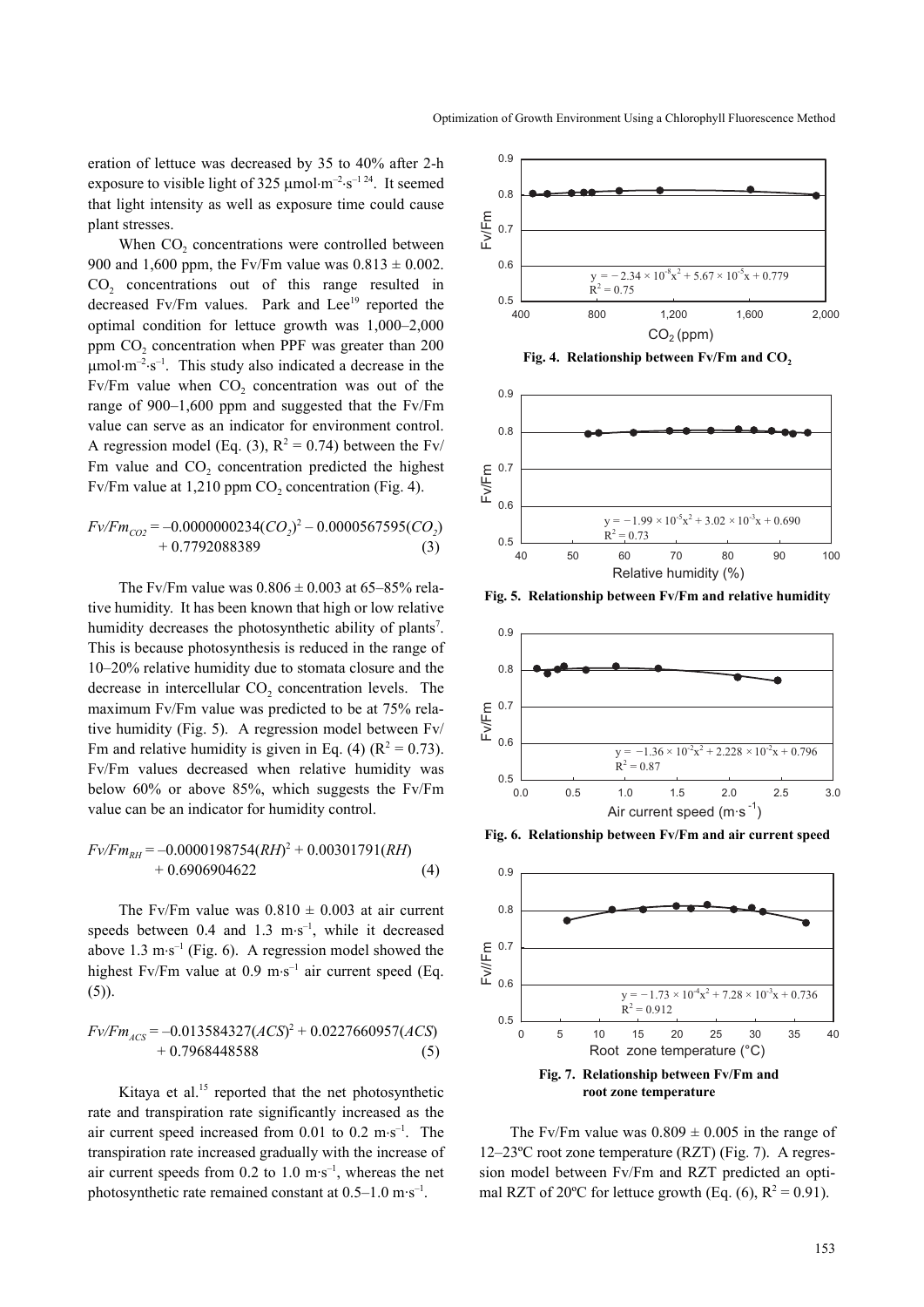Factor PRIN 1 PRIN 2 PRIN 3 PRIN 4 PRIN 5 PRIN 6 AT 0.310031 0.604803 0.154923 –0.349728 –0.615815 –0.112049 RZT –0.010160 0.352778 0.792585 0.164640 0.461040 –0.086576  $CO<sub>2</sub>$  0.257798 –0.157072 0.142569 –0.589761 0.224641 0.696423 ACS 0.198054 –0.86639 –0.105189 0.396624 0.123957 –0.047444 PPF –0.020619 0.614584 –0.560323 –0.138832 0.536436 –0.029354 RH –0.168842 0.316022 –0.49549 0.571123 –0.233713 0.701307 Eigenvalue 2.36356441 1.38351051 1.12060559 0.74507042 0.27673273 0.11051635 Proportion 0.3939 0.2306 0.1868 0.1242 0.0461 0.0814

**Table 5. Eigenvectors of measured Fv/Fm values**

$$
Fv/Fm_{RZT} = -0.0001730903(RZT)^{2} + 0.0072890537(RZT)
$$
  
+ 0.736501178 (6)

RZT is one of the most important factors affecting plant rooting<sup>28</sup>. He et al.<sup>8</sup> reported that the optimal range of RZT for lettuce growth was between 15 and 25ºC, and the photosynthesis increased by maintaining the RZT at 20ºC when the ambient temperature was under 38ºC.

## **2. Chlorophyll fluorescence response model using principle component analysis**

Principle component analysis was used to estimate the combined effects of the environmental factors on lettuce growth. Environment conditions were randomly set within the ranges of environmental boundaries as given in Table 3. As a result, each of the six environmental variables showed significance in explaining the observed values of Fv/Fm  $(P = 0.0001)$ .

As shown in Table 5, PRIN 1 showed the highest effect on the Fv/Fm value as compared to the other principal parameters. This parameter explains 39% of total population variation and was used to develop a chlorophyll fluorescence model (Eq. (7)).

The predicted Fv/Fm values by the model showed a good agreement with measured ones. Standard error was 1.2% with minimum and maximum errors of 0.2 and 4.7%, respectively (Fig. 8).

| $Fv/Fm_{Estimated} = 0.310031(Fv/Fm_{AT}) - 0.010160(FvFm_{RZT})$ |     |
|-------------------------------------------------------------------|-----|
| + 0.257798( $Fv/Fm_{CO2}$ ) + 0.198054( $Fv/Fm_{ACS}$ )           |     |
| $-0.020619(Fv/Fm_{PPF}) - 0.168842(Fv/Fm_{RH})$                   |     |
| $+0.384$                                                          | (7) |

#### **3. Chlorophyll fluorescence response model with genetic algorithm**

Optimal growth of lettuce resulted from 22ºC ambient temperature, 20ºC solution temperature, 1,578 ppm  $CO<sub>2</sub>$  concentration, 1.3 m⋅s<sup>-1</sup> air current speed, 216  $\mu$ mol⋅m<sup>-2</sup>⋅s<sup>-1</sup> PPF, and 75% relative humidity. This result



**Fig. 8. Comparison of the measured and predicted Fv/Fm values**

agreed with previous study results. Park and Lee<sup>19</sup> reported that the highest photosynthetic rate of lettuce was observed at 200  $\mu$ mol⋅m<sup>-2</sup>⋅s<sup>-1</sup> PPF and 1,000-2,000 ppm  $CO<sub>2</sub>$  concentration. The relationship between photosynthetic rate and relative humidity varied with cultivation environment conditions. The higher the relative humidity is, the faster the air current must be to improve photosynthetic rate. Air current speeds of  $0.5-0.8 \text{ m} \cdot \text{s}^{-1}$ resulted in the greatest photosynthesis at 65% relative humidity, whereas the highest photosynthetic rate resulted from  $1.0-1.5$  m⋅s<sup>-1</sup> air current speeds at 85% relative humidity<sup>31</sup>. At the range of  $24-40^{\circ}$ C ambient temperature, high Fv/Fm values were observed when root zone temperature was maintained at 20ºC as compared to the range from 23 to  $40^{\circ}$ C. He et al.<sup>8</sup> reported better lettuce growth in the range of 15–25ºC ambient temperature.

#### **Conclusion**

The relationships of chlorophyll fluorescence responses between each environmental factor (ambient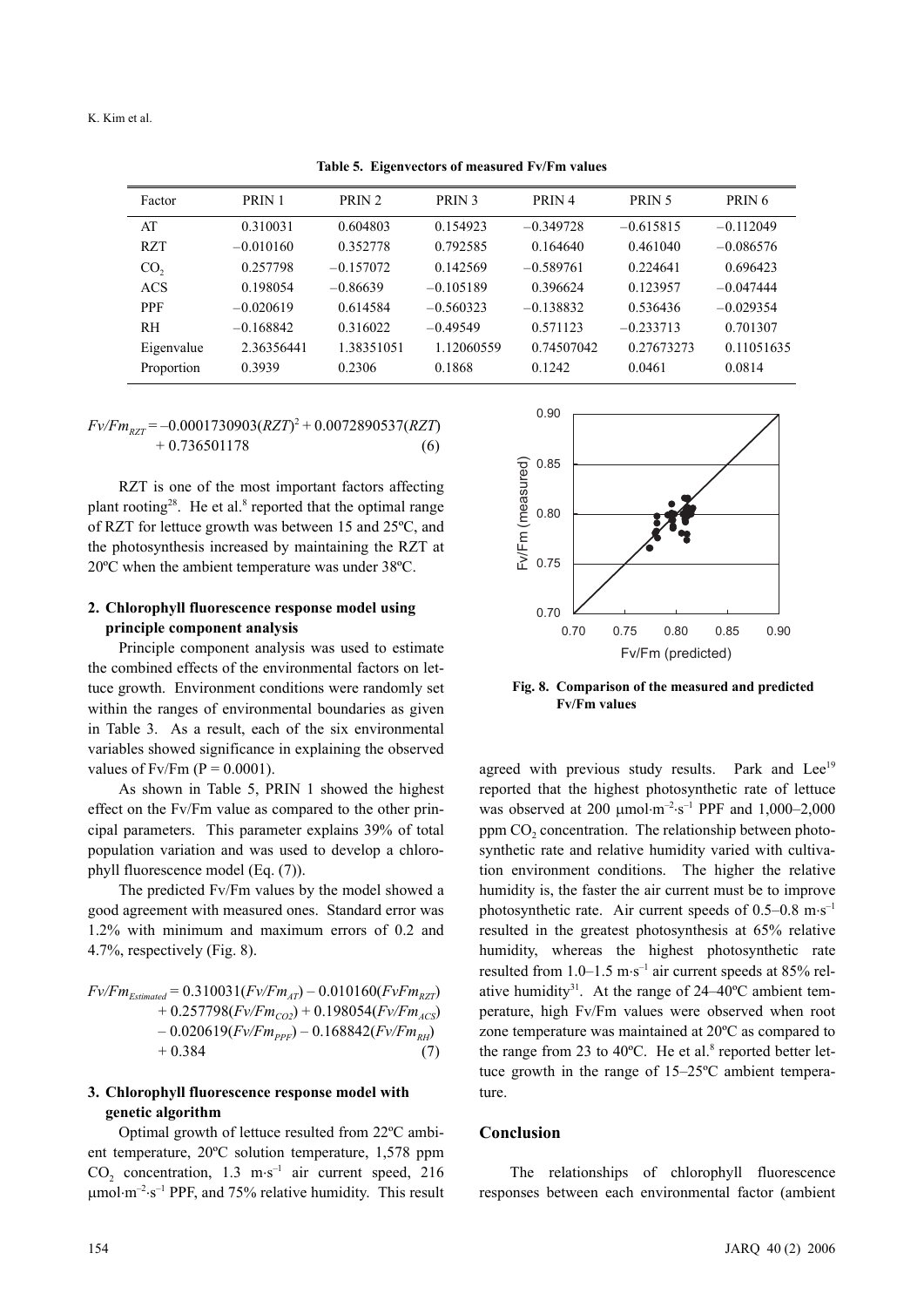temperature, PPF, relative humidity, CO<sub>2</sub> concentration, air current speed, and root zone temperature) and Fv/Fm values were analyzed. A chlorophyll fluorescence response model with the six environmental factors was developed using a principle component analysis and a simple genetic algorithm. The developed model predicted the observed Fv/Fm values. A simple genetic algorithm was incorporated into the chlorophyll fluorescence response model to predict an optimal environmental condition for lettuce growth. The optimal growth environment of lettuce was estimated to be 22ºC ambient temperature,  $20^{\circ}$ C solution temperature, 1,578 ppm CO<sub>2</sub> concentration,  $1.3 \text{ m} \cdot \text{s}^{-1}$  air current speed,  $216 \text{ µmol} \cdot \text{m}^{-2} \cdot \text{s}^{-1}$ PPF, and 75% relative humidity.

The chlorophyll fluorescence can be a good method to measure the plant physiological responses to environmental change without damage to the plant. The Fv/Fm value can be also a good indicator of plant status to environmental stress and can be a useful parameter to optimize the environment for plant growth.

#### **References**

- 1. Babani, F., Lichtenthaler, H. K. & Richter, P. (1998) Changes of chlorophyll fluorescence signatures during greening of etiolated barley seedlings as measured with the CCD-OMA fluorometer. *J. Plant Physiol.*, **148**, 471– 477.
- 2. Balachandran, S., Osmond, C. B. & Daley, P. F. (1994) Diagnosis of the earliest strain-specific interactions between tobacco mosaic virus chloroplasts of tobacco leaves in vivo by means of chlorophyll fluorescence imaging. *Plant Physiol.*, **104**, 1059–1065.
- 3. Cantagallo, J. E. & Hall, A. J. (2002) Seed number in sunflower as affected by light stress during the floret differentiation interval. *Field Crops Res.*, **74**, 173–181.
- 4. Couey, H. M. (1982) Chilling injury of crops of tropical and subtropical origin. *HortScience,* **17**, 162–165.
- 5. Duysens, L. N. M. & Sweers, H. E. (1963) Mechanism of the two photochemical reactions in algae as studied by means of fluorescence. *In* Studies on microalgae and photosynthetic bacteria, ed. Jpn. Soc. Plant Physiology, University of Tokyo Press, Tokyo, Japan, 353–372.
- 6. Goldberg, D. E., Korb, B. & Deb, K. (1989) Messy genetic algorithms: motivation, analysis, and first results*. Complex Sys.*, **3**, 493–530.
- 7. Grantz, D. A. (1990) Plant response to atmospheric humidity. *Plant Cell Environ*.*,* **13**, 667–679.
- 8. He, J., Lee, S. K. & Dodd, I. C. (2001) Limitations to photosynthesis of lettuce grown under tropical conditions: alleviation by root-zone cooling. *J*. *Exp*. *Bot*.*,* **52**(359), 1323–1330.
- 9. Holland, J. H. (1975) Adaptation in natural and artificial systems, 1st ed. The University of Michigan Press, Ann Arbor, MI, USA, pp.183.
- 10. Ioslovich, I. & Seginer, I. (1998) Approximate seasonal optimization of the greenhouse environment for a multi-

state-variable tomato model. *Trans. ASAE*, **41**(4), 1139– 1149.

- 11. Johnson, G. N. et al. (1993) The dissipation of excess excitation energy in British plant species. *Plant Cell Environ*., **16**, 673–679.
- 12. Jolliffe, I. T. (2002) Principal component analysis. Springer, New York, USA, pp.502.
- 13. Jones, J. W. et al. (1991) A dynamic tomato growth and yield model (TOMGRO). *Trans. ASAE*, **34**(2), 663–672.
- 14. Kim, H. K. et al. (1995) Effects of selected hydroponics and systems and nutrient solutions on the growth of leaf lettuce (*Lactuca sativa* L. var. crispa)*. J. Kor. Soc. Hort. Sci.,* **36**(2), 151–157.
- 15. Kitaya, Y. et al. (2003) Effects of air current speed on gas exchange in plant leaves and plant canopies. *Adv. Space Res.,* **31**(1), 177–182.
- 16. Kooten, O. v. & Snel, J. F. H. (1990) The use of chlorophyll fluorescence nomenclature in plant stress physiology. *Photosynth. Res*., **25**, 147–150.
- 17. Lichtenthaler, H. K. (1988) Application of chlorophyll fluorescence in photosynthesis research, stress physiology, hydrobiology, and remote sensing*.* Kluwer Academic Publishers, Boston, USA, pp.384.
- 18. Lichtenthaler, H. K. (1996) Vegetation stress: an introduction to the stress concept in plants. *J. Plant Physiol.*, **148**, 4–14.
- 19. Park, M. H. & Lee, Y. B. (1999) Effects of CO<sub>2</sub> concentration, light intensity and nutrient level on the growth of leaf lettuce in a plant factory. *J. Kor. Soc. Hort. Sci.,* **40**(4), 431–435.
- 20. Rivero, R. M. et al. (2001) Resistance to cold and heat stress: accumulation of phenolic compounds in tomato and watermelon plants. *Plant Sci.*, **160**, 315–321.
- 21. Sánchez, F., Honrubia, M. & Torres, P. (2001) Effects of pH, water stress and temperature on in vitro cultures of ectomycorrhizal fungi from Mediterranean forests. *Cryptogam*. *Mycol.*, **22**(4), 243–258.
- 22. Schreiber, U. et al. (1998) Application of the PAM fluorometer in stress detection. *In* Applications of chlorophyll fluorescence in photosynthesis research, stress physiology, hydrobiology and remote sensing, ed. Lichtenthaler, H. K., Kluwer Academic Publishers, Boston, USA, 151– 155.
- 23. Shimizu, H. & Yamazaki, M. (1992) Non-contact growth analysis using computer vision system. *Acta Hort.,* **319**, 641–646.
- 24. Sicora C., Máté, Z. & Vass, I. (2003) The interaction of visible and UV-B light during photodamage and repair of photosystem II. *Photosynth. Res.*, **75**, 127–137.
- 25. Vass, I. (1996) Adverse effects of UV-B light on the structure and function of the photosynthetic apparatus. *In* Handbook of photosynthesis, ed. Pessarakli, M., Marcel Dekker, New York, USA, pp.96.
- 26. Walz (1999) Photosynthesis yield analyzer MINI-PAM. Heinz Walz GmbH, Effeltrich, Germany, pp.105.
- 27. Wang, C. Y. (1990) Chilling injury of horticultural crops. CRC Press, Boca Raton, Florida, pp.328.
- 28. Wilkerson, E. G. & Gates, R. S. (2003) Controlled environment system for studying root zone temperature effects on cutting propagation. *Appl. Eng. Agric.*, **19**(4), 483–489.